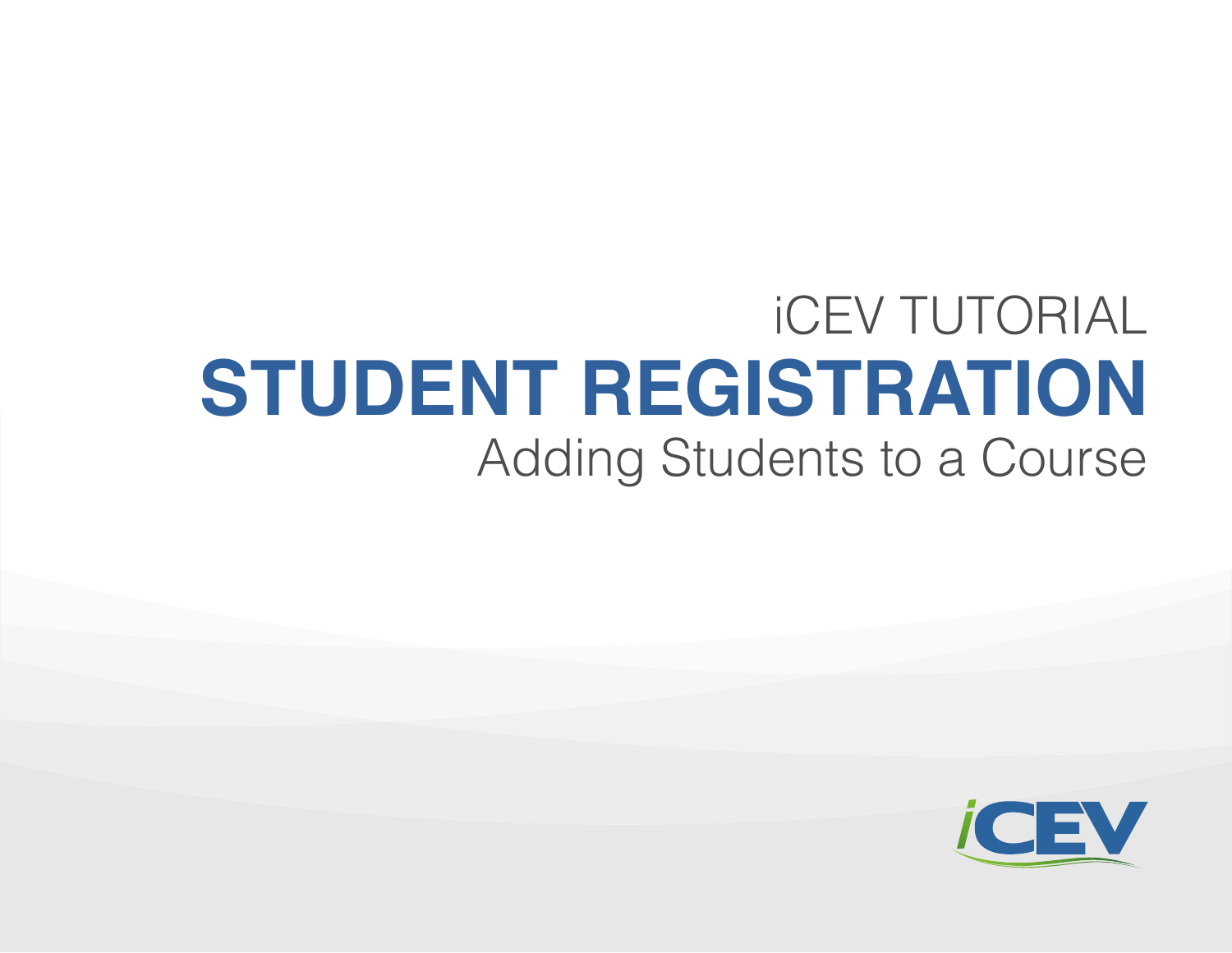# **STUDENT LICENSES**

Student licenses allow students to log in to iCEV to view the courses and materials you wish them to see.

# **With a Student Licenses, Students Can:**

- Watch video and PowerPoint<sup>®</sup> lessons
- Complete interactive activities and assessments (which are automatically graded by the system for you)
- View course grades
- Complete industry certifications (if available)
- Review for semester and final exams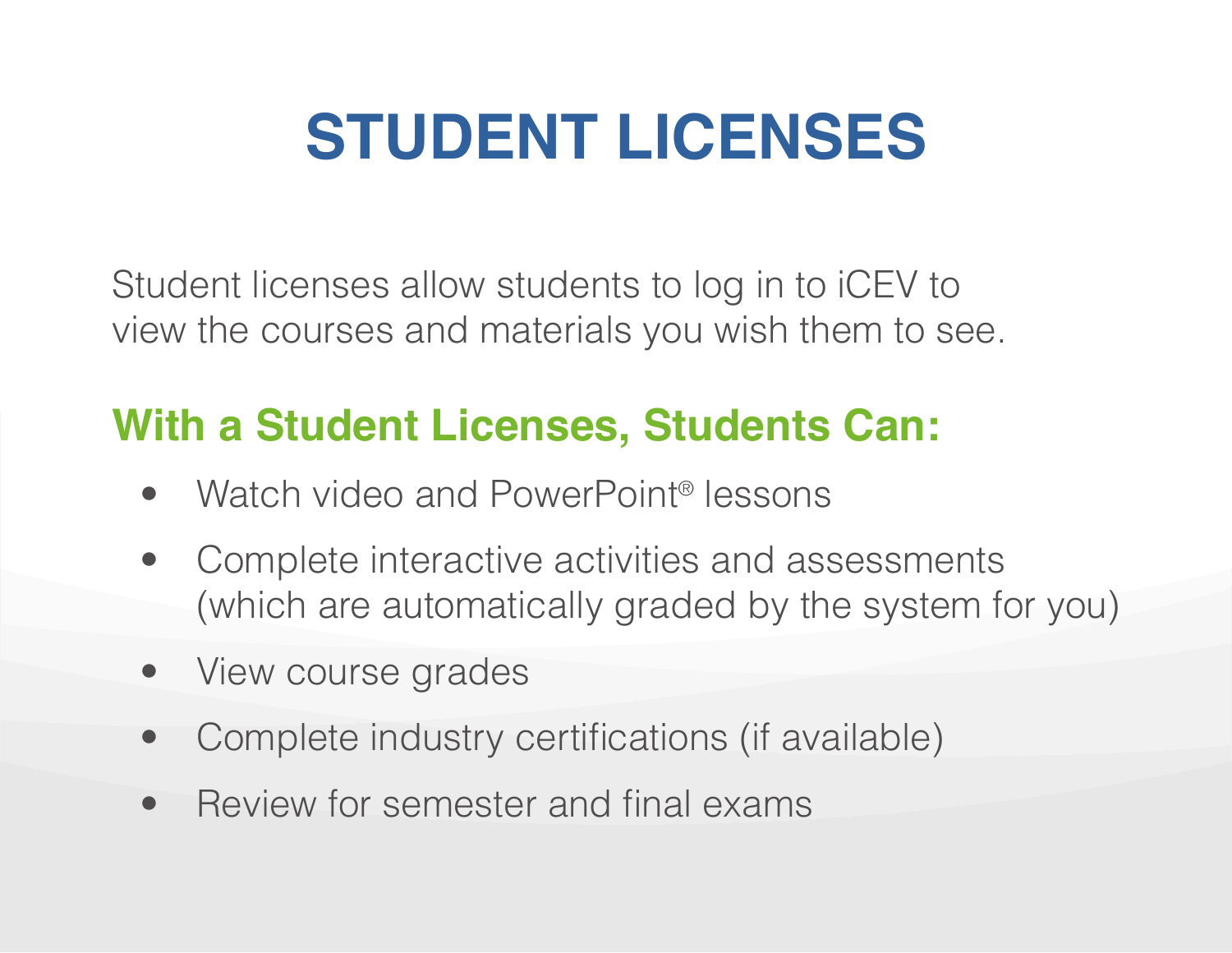# **ADDING STUDENTS TO A COURSE**

If you are utilizing student licenses in your classroom, you will need to invite students to each course to which you want them to have access.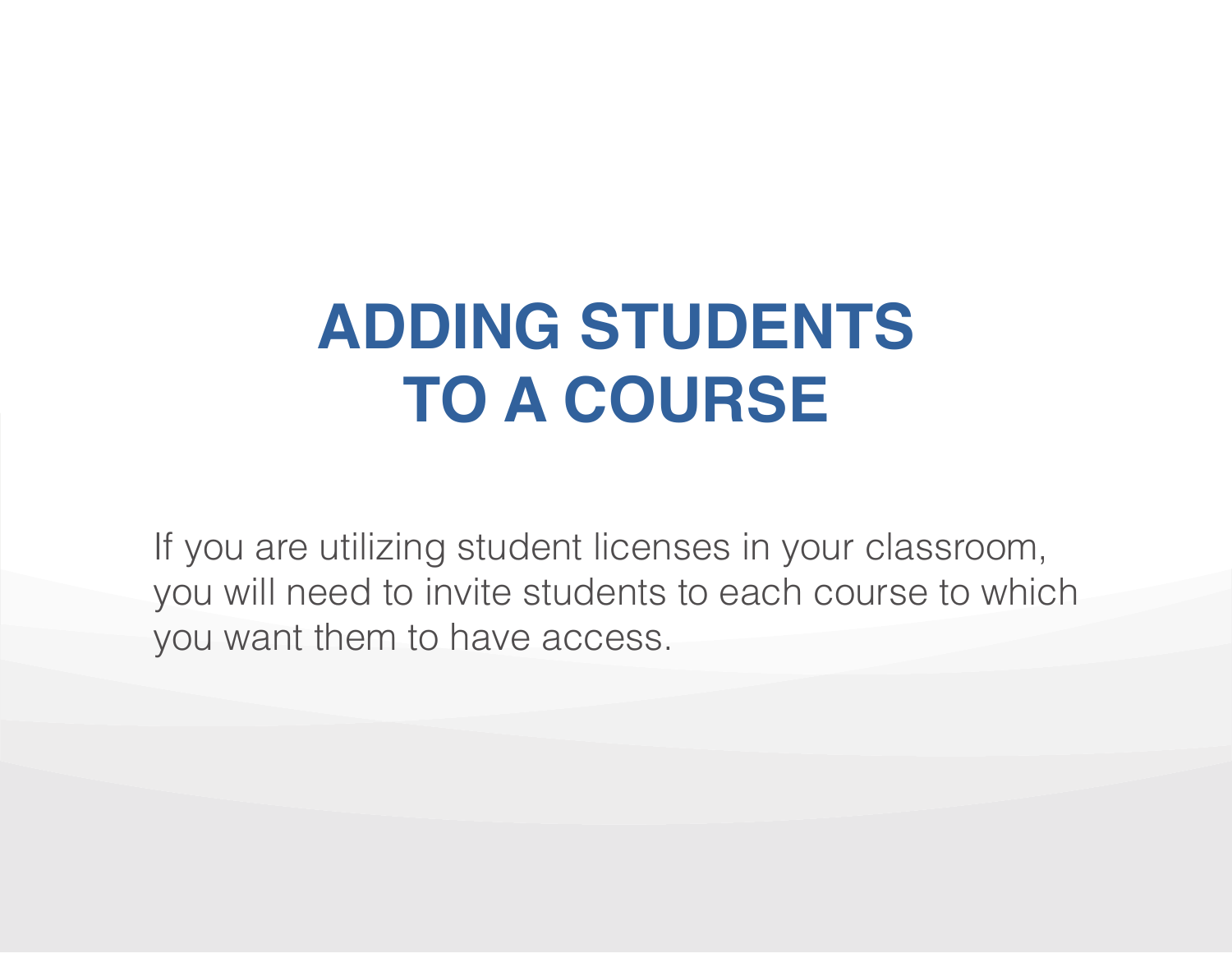# **STEP 1**

### **Navigate to the Course Page**

From your "My Courses" page, click the title of the course or the "View" button for the course to which you wish to add students.



# **STEP 2**

### **Invite Students**

On the course page, find and click the "Invite Students" link in the right-hand column to add students to your course.

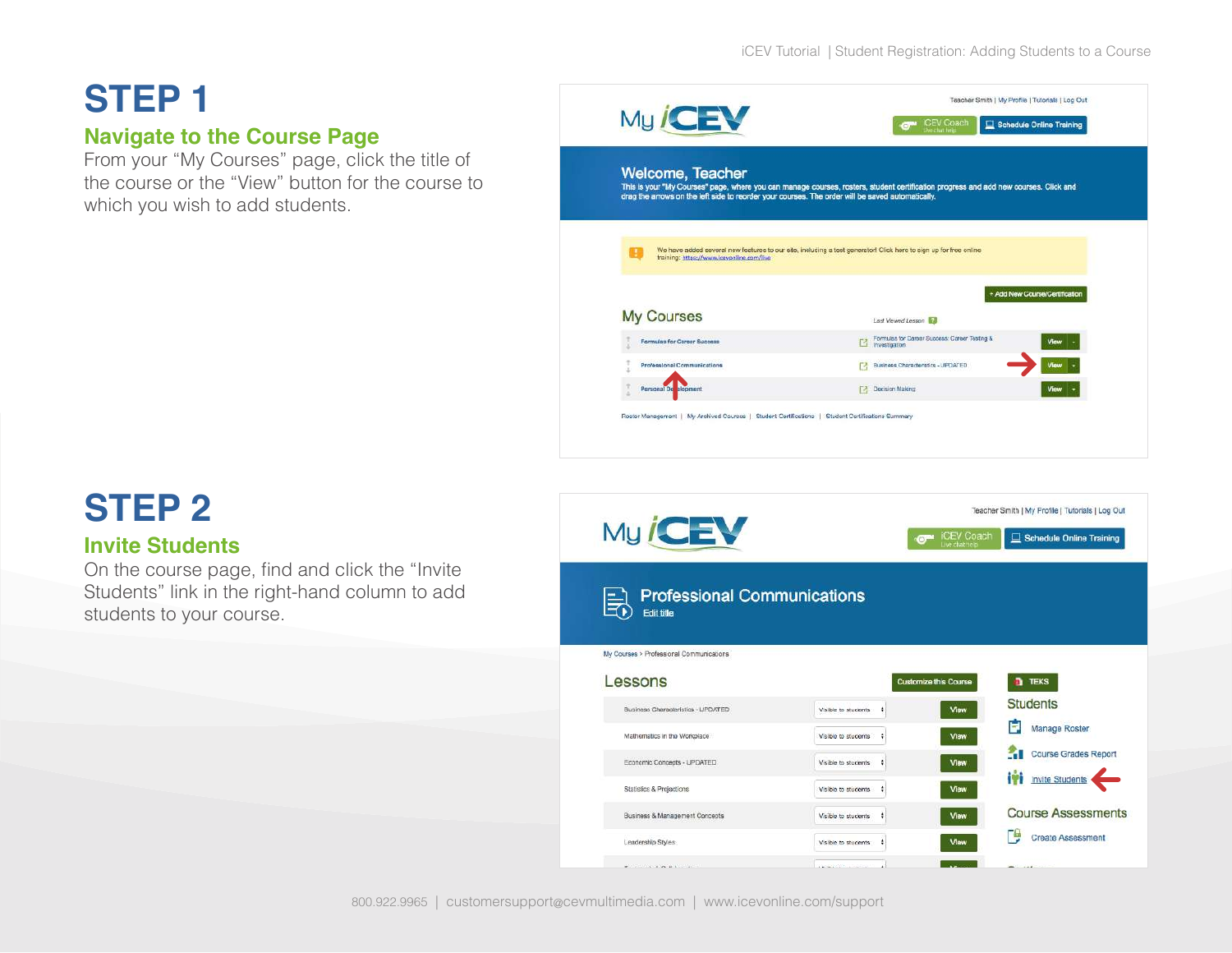**The invite students page generates a unique course registration code that you will need to pass along to your students.**

## **STEP 3**

## **Have Your Students Complete Registration Using Your Code**

#### **Students Without an iCEV Account**

Have your students visit www.icevonline.com and click the "Student Registration" link at the top right of the page. Students will need to enter the registration code you provided them and all other required information, create a username and password, agree to the terms of use and click "Submit."



**You can either download or print instructions for student registration using the buttons located in the left side of the blue header area.**

#### **Students Who Already Have an iCEV Account**

Have these students log in to their iCEV account and click the "Add Course/Certification" button at the top of their "My Courses" page. From there, all they have to do is enter the course registration code to gain access to your course.





|                             | Certification Course Passed:<br>Certification Course Not Yet Passed: O |
|-----------------------------|------------------------------------------------------------------------|
| <b>My Courses</b>           |                                                                        |
| Formulas for Career Success | View                                                                   |
|                             |                                                                        |
|                             |                                                                        |
|                             |                                                                        |
|                             |                                                                        |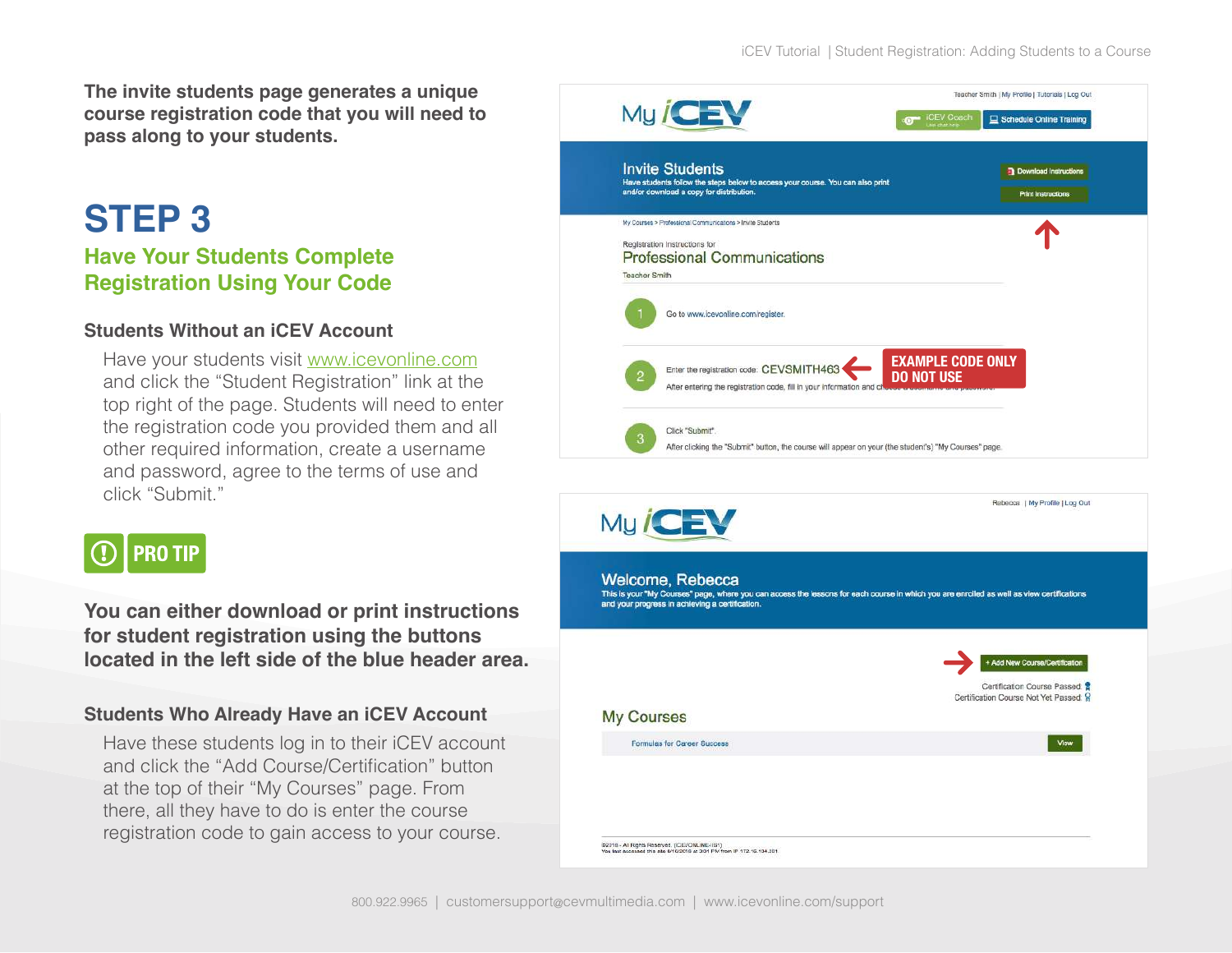#### **On the registration page, have your students complete the following steps:**

- 1. Enter the registration code you gave them in the previous step **(do not use sample code from this document)**.
- 2. Enter their first and last name.
- 3. Enter their email address.
- 4. Create a username and password. Next, re-type the password to confirm.
- 5. Choose a "forgot password question" and answer the question.
- 6. Agree to the terms of use by checking "I have read and agree to the terms of use" and clicking the green "Submit" button.

| <b>Register</b><br>SO.                      | If you are enrolled in a course that is using iCEV and you have been given a registration code, pleas<br>access to video content. If you already have an account with iCEV and need to add another registrat |  |
|---------------------------------------------|--------------------------------------------------------------------------------------------------------------------------------------------------------------------------------------------------------------|--|
| * indicates a required field                |                                                                                                                                                                                                              |  |
| *Registration Code                          |                                                                                                                                                                                                              |  |
| CEVSMITH463                                 |                                                                                                                                                                                                              |  |
| * First Name                                | * Last Name                                                                                                                                                                                                  |  |
| Student                                     | Jones                                                                                                                                                                                                        |  |
| Email                                       |                                                                                                                                                                                                              |  |
| student.jones@myschool.com                  |                                                                                                                                                                                                              |  |
| sjones123<br>*Password<br>                  | * Confirm Password<br>                                                                                                                                                                                       |  |
| *Forgot Password Question                   |                                                                                                                                                                                                              |  |
| What street did you live on in third grade? | ٠,                                                                                                                                                                                                           |  |
| *Forgot Password Answer                     |                                                                                                                                                                                                              |  |
| main                                        |                                                                                                                                                                                                              |  |
| <b>Submit</b>                               | 1 have read and agree to the terms of use.                                                                                                                                                                   |  |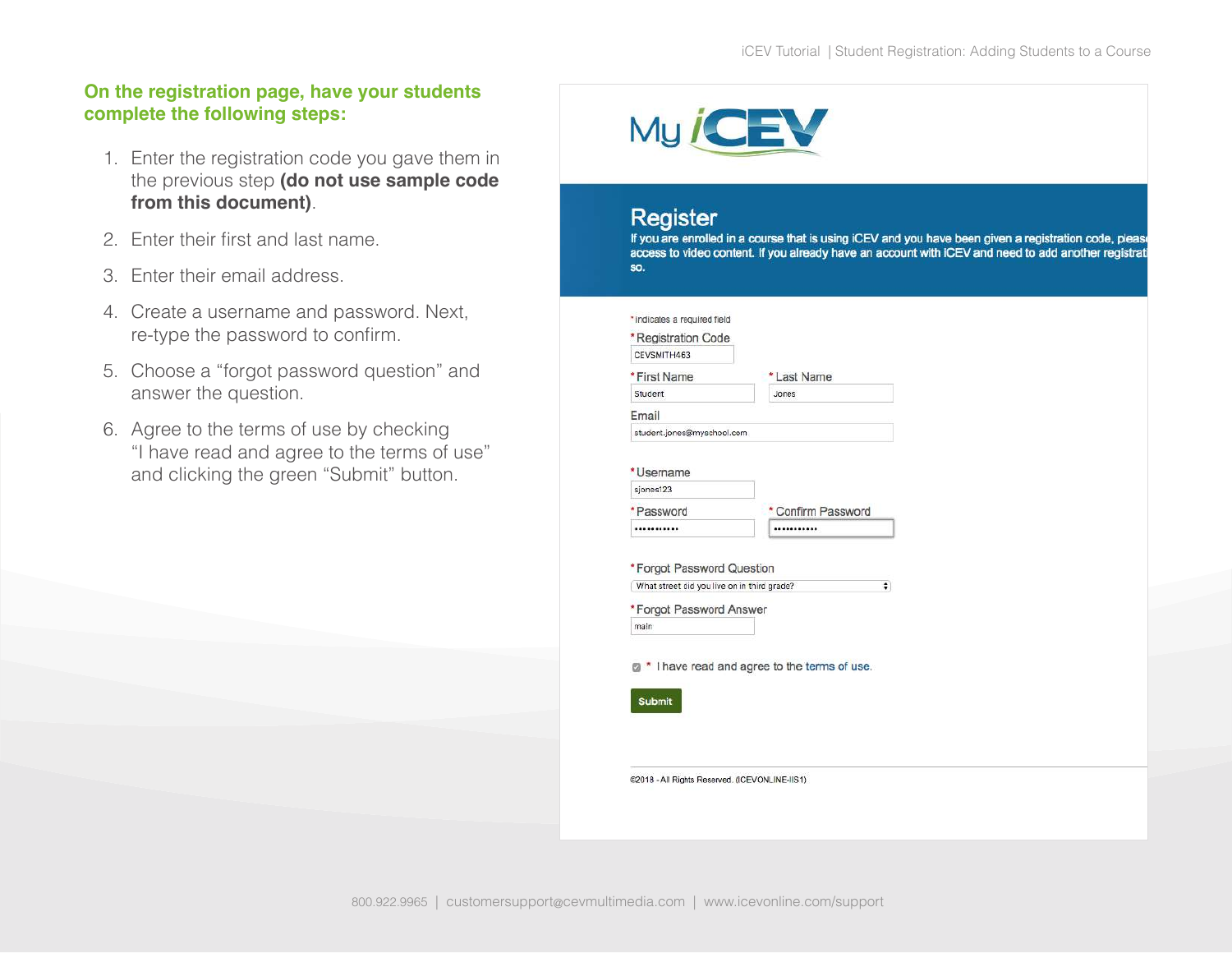## **STEP 4**

### **Confirm Student Registration**

From your "My Courses" page, click the "Manage Roster" link within the right-hand column of the course to confirm that all students have been added to your course.

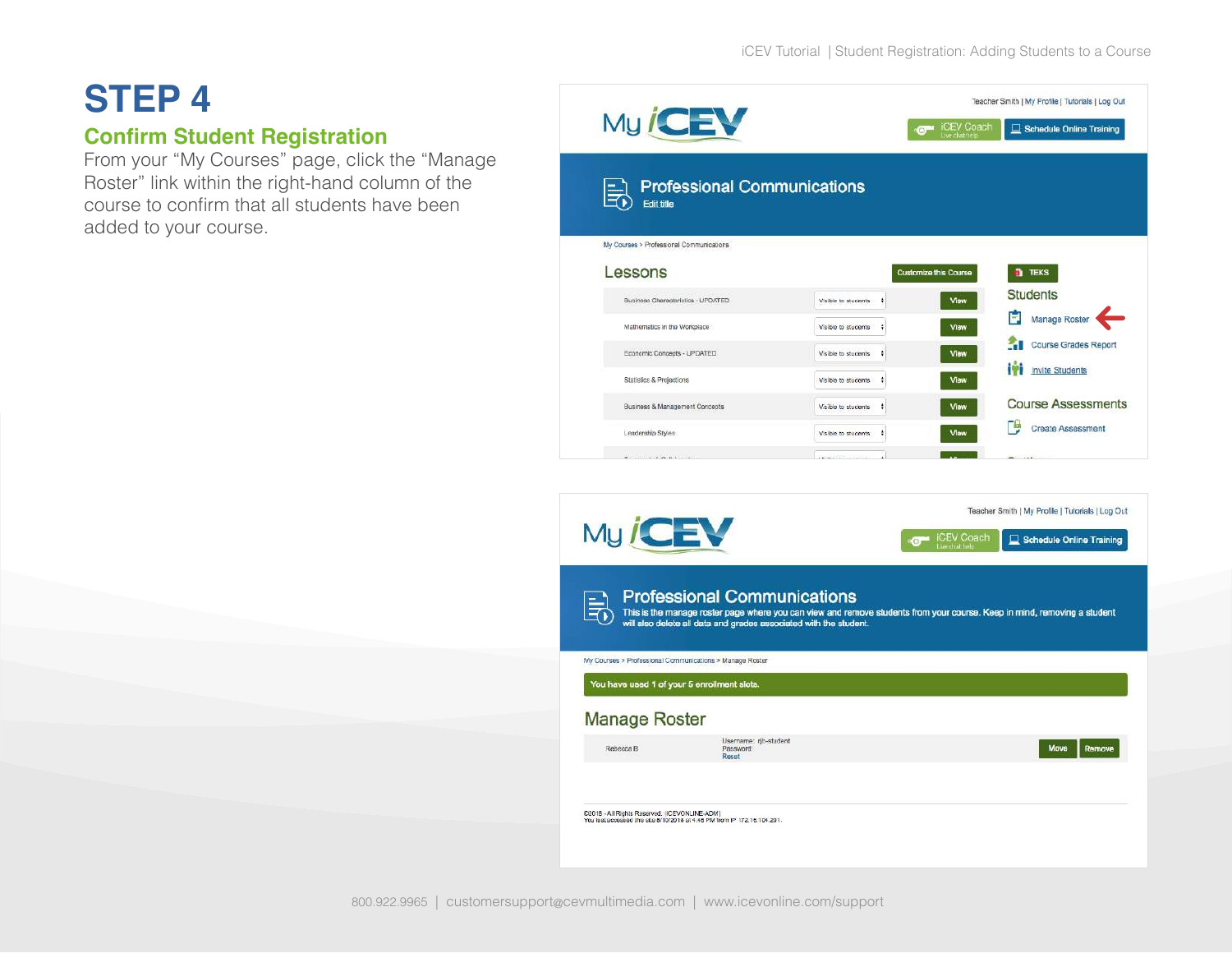# **STEP 5**

## **Adding Additional Courses**

If a student is in more than one course, they **do not need to register again** (this will use up an additional login).

Have the student click the green "Add New Course/Certification" button and enter any additional course codes. The additional courses will appear on the students "My Courses" page.